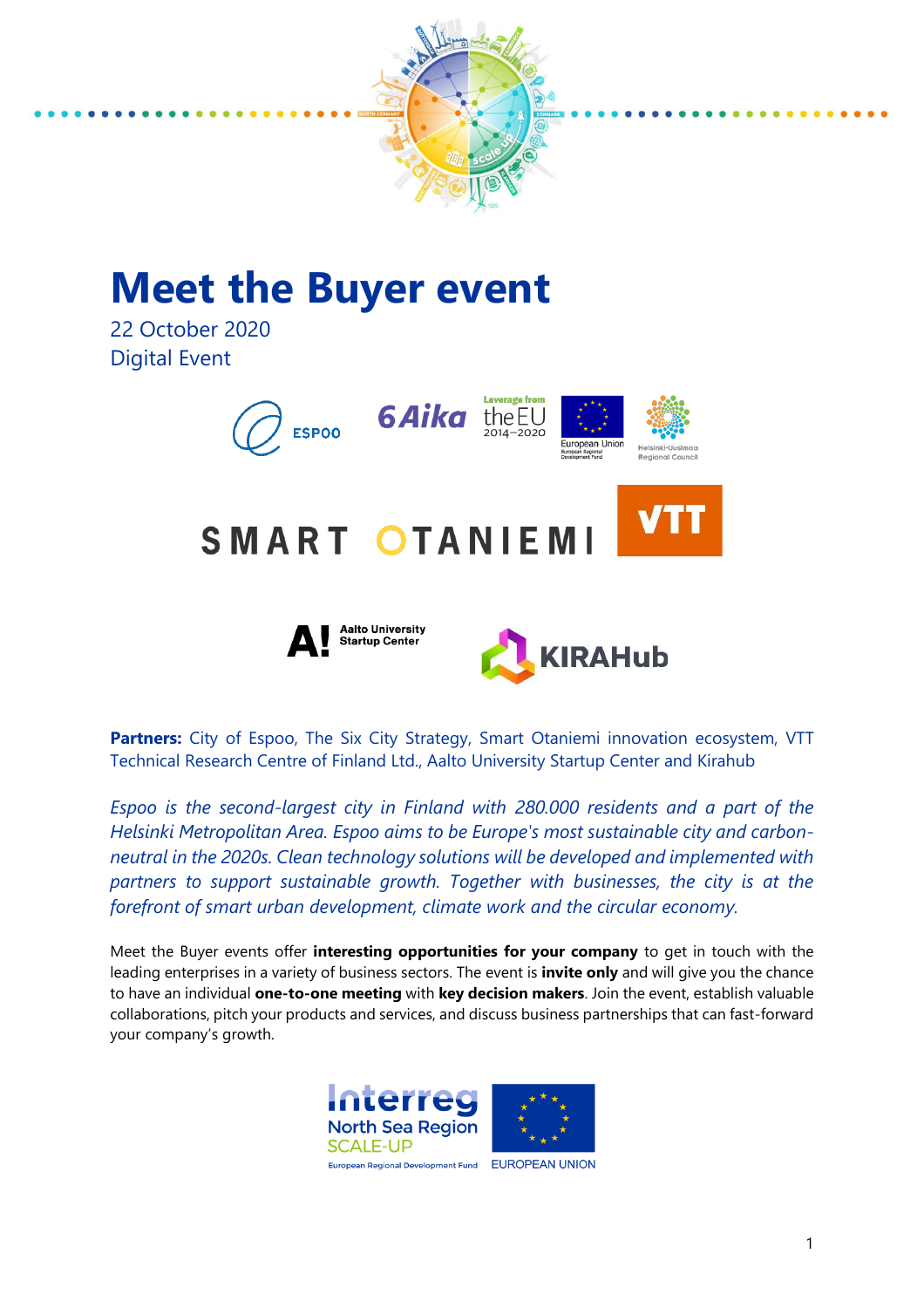

*Espoo is the second-largest city in Finland with 280.000 residents and a part of the Helsinki Metropolitan Area. Espoo aims to be Europe's most sustainable city and carbonneutral in the 2020s. Clean technology solutions will be developed and implemented with partners to support sustainable growth. Together with businesses, the city is at the forefront of smart urban development, climate work and the circular economy.*

*Kera is the most extensive zoning project currently running in Espoo. The Kera area will undergo major changes in the 2020s. The industrial and warehouse area will be transformed to an urban and smart district with at least 14,000 residents and 10,000 jobs. There are already large corporate headquarters in Kera and the new change is beginning with the revival of silent and crumbling industrial halls for temporary use. Kera will be built into a pearl of sustainable urban development and an international reference point where the city, together with its partners, will create new clean and intelligent solutions that make life easier for residents.* 

*The modern Kera, which will be built in the coming years, will provide a significant pilot ground for new smart city solutions, which will also pave the way for larger international projects. Espoo's role as a UN model city for sustainable development contributes to this. The City of Espoo's objectives of permanently becoming the most sustainable city in Europe and achieve carbon-neutrality during the 2020s will be taken into account in Kera's development. Smart solutions and permanent value will be created through the cooperation launched with the City's partner network.* 

*The goal for Kera is to become an international example of circular economy based on a digital platform. The aim is to create a pleasant, safe and clean district based on cocreation and circular economy. This will include testing and introducing new digital solutions and applications. Kera will feature, for example, new energy solutions, modes of transport and urban food production as part of a vibrant urban environment. The existing railway traffic and the ongoing development of 5G technology in the area make it possible to implement cutting-edge IoT and mobility solutions already in the construction phase. New buildings will be constructed while the repurposing and temporary use of the existing ones will be enhanced.*

*Find more information [here.](https://www.espoo.fi/en-US/Housing_and_environment/Districts/Kera)*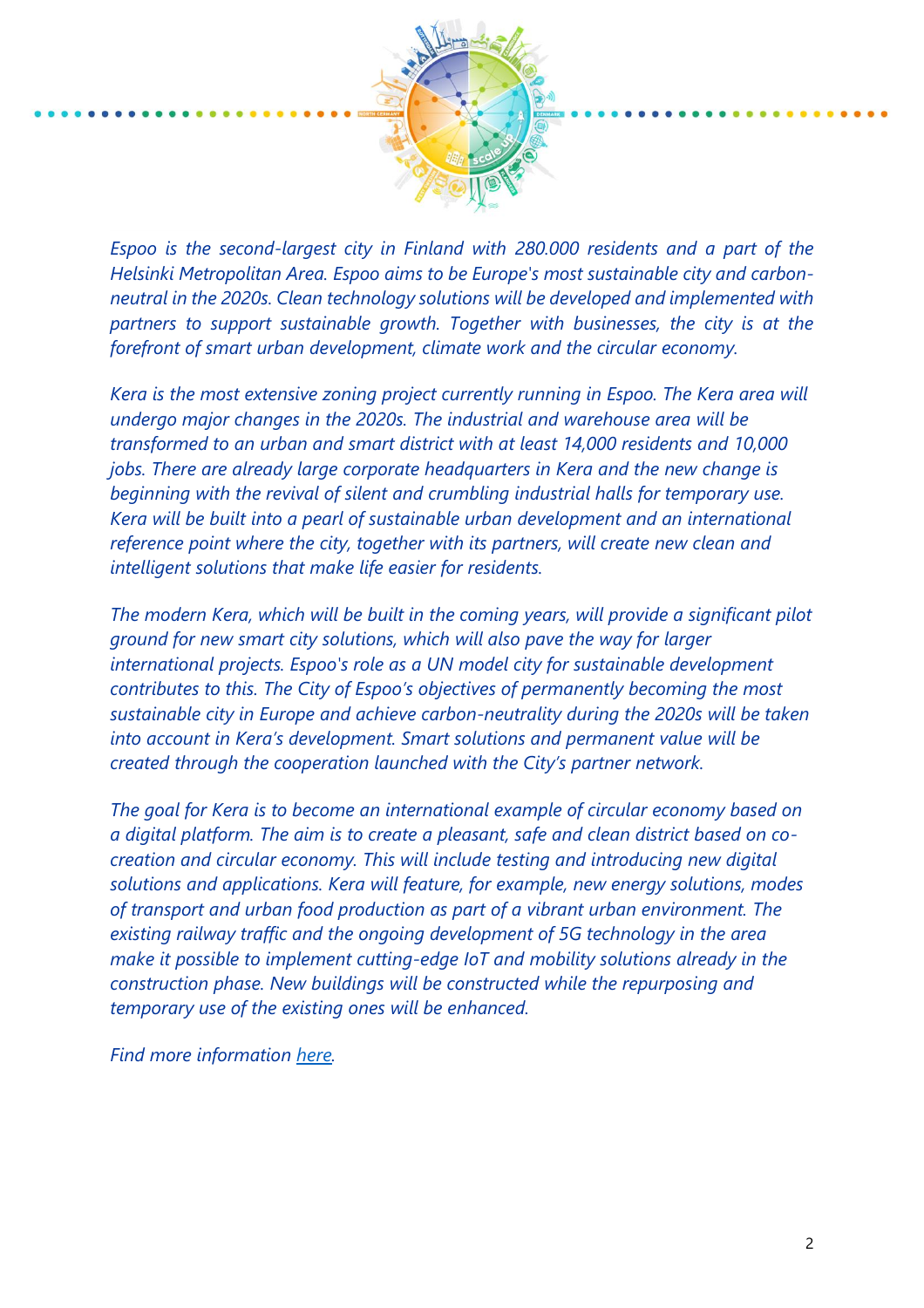

### **What are they looking for?**

The energy sector is at a turning point. The transition to low-emission energy production methods and new smart technologies is shaping the operating environment. At the same time, energy production is being dispersed even to the property or flat level – anyone can become a producer and distributor of energy. This upheaval is further being increased by the opportunities presented by digitalisation and the electrification of transport.

**An energy ecosystem has been outlined for the Kera district in Espoo to respond to the challenges of the future. The objective is for energy production, distribution and management to take place in a multifaceted manner as a whole, serving the citizens in Kera.** In practice, the new ecosystem could mean, among other things, regional and city block-specific energy production, a smart grid, smart buildings, household demand response, energy storage and energy communities.

**The goal of future energy services is for solutions to be easy and cost-effective for the citizens and, at the same time, low in emissions, supporting the regional carbon neutrality target.** The development of Kera's new energy services and solutions is an example of cooperation that breaks organisational boundaries and is based on a new kind of voluntary multi-operator model, an energy ecosystem.

**City of Espoo together with The Six City Strategy and in collaboration with Smart Otaniemi innovation ecosystem, VTT Technical Research Centre of Finland Ltd., Aalto University Startup center and Kirahub are looking for solutions for the following topics related to the development of the Kera area and especially to area's energy services:**

- **1. Energy communities**: Service design and concept
- **2. 2-way low-heat network** How to get the properties to produce and supply energy to the grid and exploit the investment potential?
- 3. **Electricity and heat energy stores**  How to implement?
- **4. Producing electricity in the area** How to create cost-effective model?

# **Partner profiles**



Espoo is the second-largest city in Finland with 280.000 residents and a part of the Helsinki Metropolitan Area. Espoo is one of the most sustainable cities in Europe and our goal is sustainable future. We are cooperating with a wide range of partners to find new energy solutions. In Espoo, heating accounts for nearly a half of aerial emissions. Together with Fortum, we have undertaken to

make the City of Espoo's district heating carbon-neutral by 2030. Cooperation has increased the use of renewable energy and waste heat in the generation of district heating from zero to 30 percent in just a few years. The work to develop smart and sustainable energy solution goes on. <https://www.espoo.fi/en-US>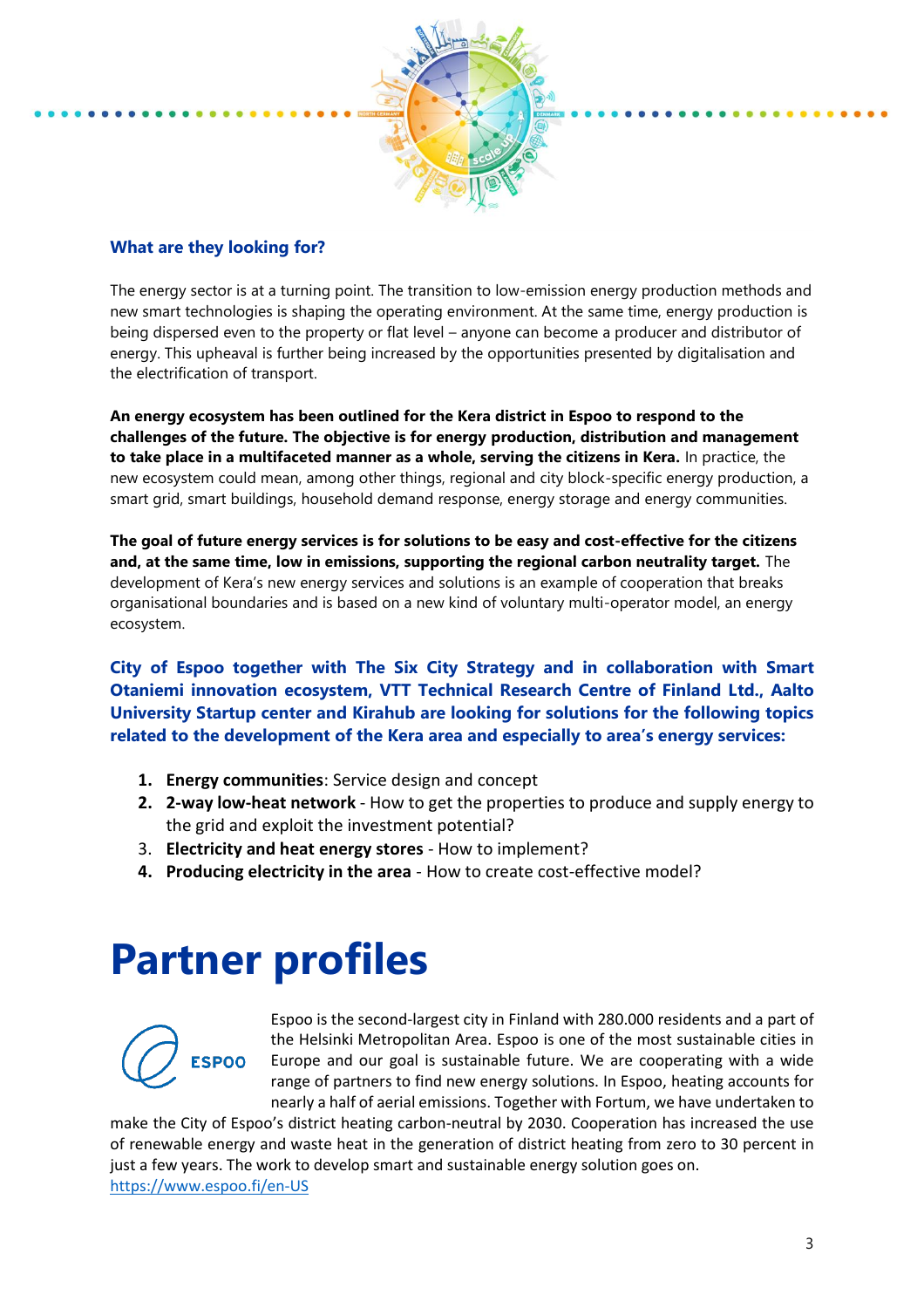



6Aika is a strategy for sustainable urban development. It is a joint strategy of the six largest cities in Finland: Helsinki, Espoo, Vantaa, Tampere, Turku and Oulu. Together, we tackle the challenges of

urbanisation and evolve towards ever smarter and inherently human-centric cities. <https://6aika.fi/en/frontpage/>

SMART OTANIEMI Smart Otaniemi is an innovation ecosystem that connects experts, organizations, technologies and pilot projects. The target of Smart Otaniemi initiative is to plan and implement a new type of smart energy piloting area and ecosystem - a living lab with real customers involved. Pilots from different domains (smart energy, buildings, transport, communication) will be combined in the area which enables finding synergies and maximizing benefits from cross-cutting value chains. Smart Otaniemi serves as a showroom and pilot platform for new smart energy solutions. In addition it serves both experimental research activities as well as close-to-market proofing of concepts and products. The ecosystem is coordinated by VTT Technical Research Centre of Finland.

<https://smartotaniemi.fi/>



VTT is a visionary research, development and innovation partner. We drive sustainable growth and tackle the biggest global challenges of our time and turn them into growth opportunities. We go beyond the obvious to help the society and companies to grow through technological innovations. We have over 75 years of experience of top-level research and science-based results. VTT is at the sweet

spot where innovation and business come together.

VTT – beyond the obvious. <https://www.vttresearch.com/en>



Aalto Startup Center is a hybrid accelerator, we offer both incubation services and accelerating program. We run a Business Generator program for startups in Espoo, Finland. We offer our services to startups at the beginning of their journey.

From its networks the accelerator can facilitate and utilize ideas, research, contacts, know-how and funding. At the same time it replenishes its networks with ideas and know-how of its own. At the heart of this cycle is enabling the accelerator companies to grow, develop, sell their products, and thus create jobs, tax revenues and ultimately economic growth on a national level. <https://startupcenter.aalto.fi/>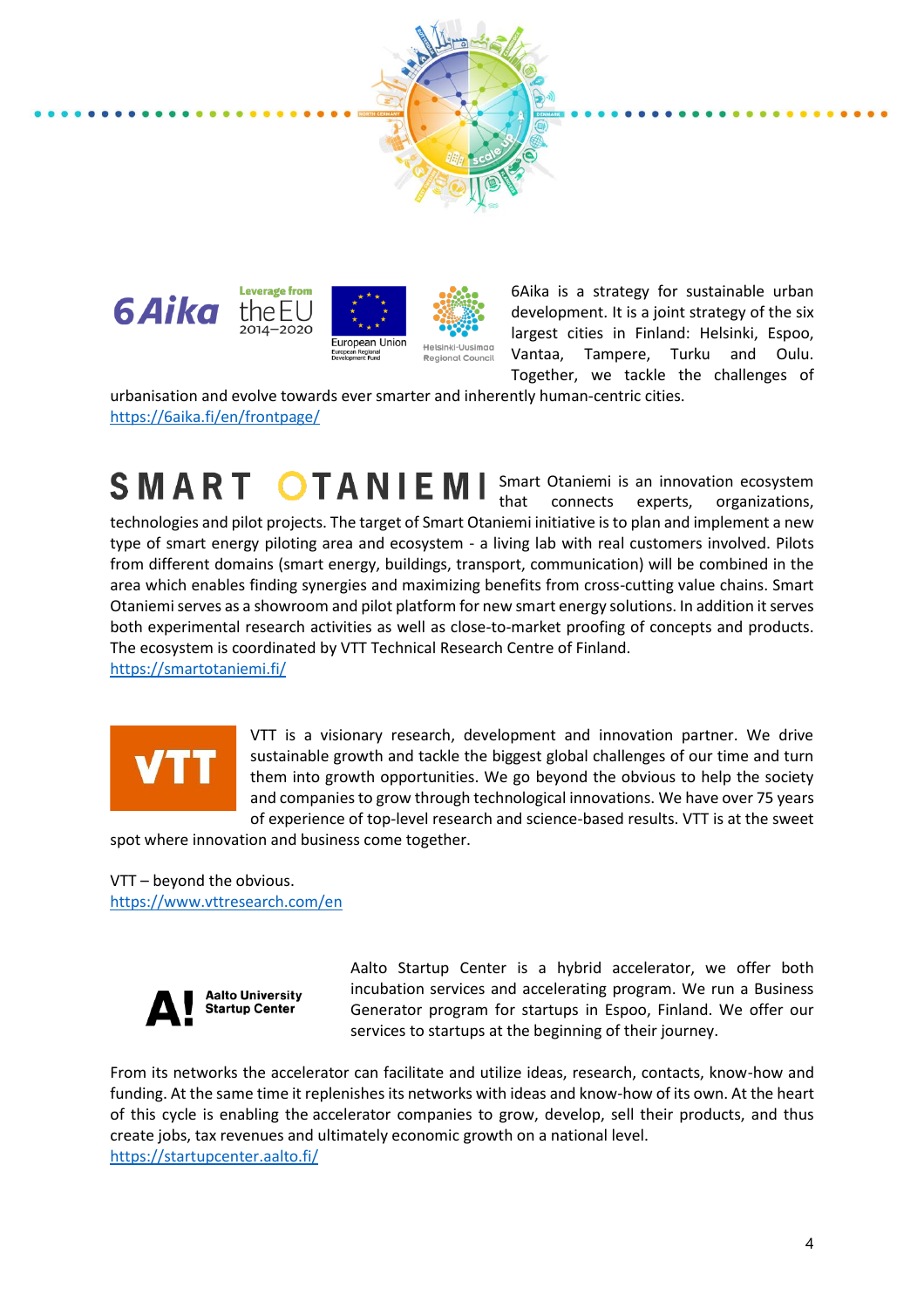



KiraHub is a non-profit association boosting sustainable digitalisation of the built environment in Finland. <https://kirahub.org/en/home/>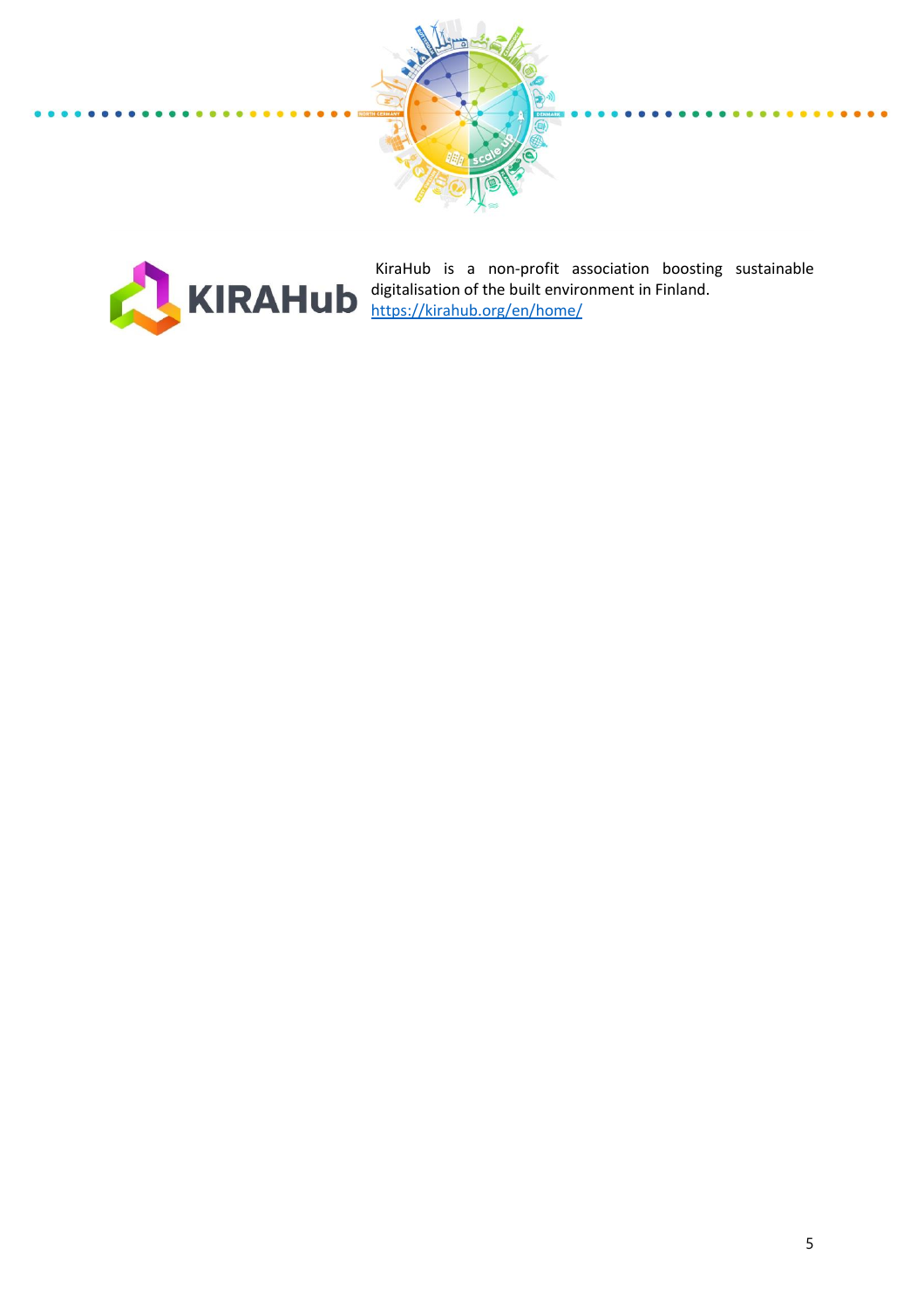

## **How can you apply?**

If you are interested in this opportunity, please contact **Giuliana Unger** by sending an email to **g.unger@cleantechdelta.nl** and briefly indicate the interest of your company in the Buyer's case. You can also contact your regional SCALE-UP partner.

The deadline to apply is Friday, November 20, 2020.

Clean Tech Delta is organizing an event around the future of the build environment where the TU Delft and The Green Village will be presenting their challenge in a wider context. During the event, you will have the opportunity to ask your questions.

Sign up and find more information on the event itself [here.](https://www.cleantechdelta.nl/events/)